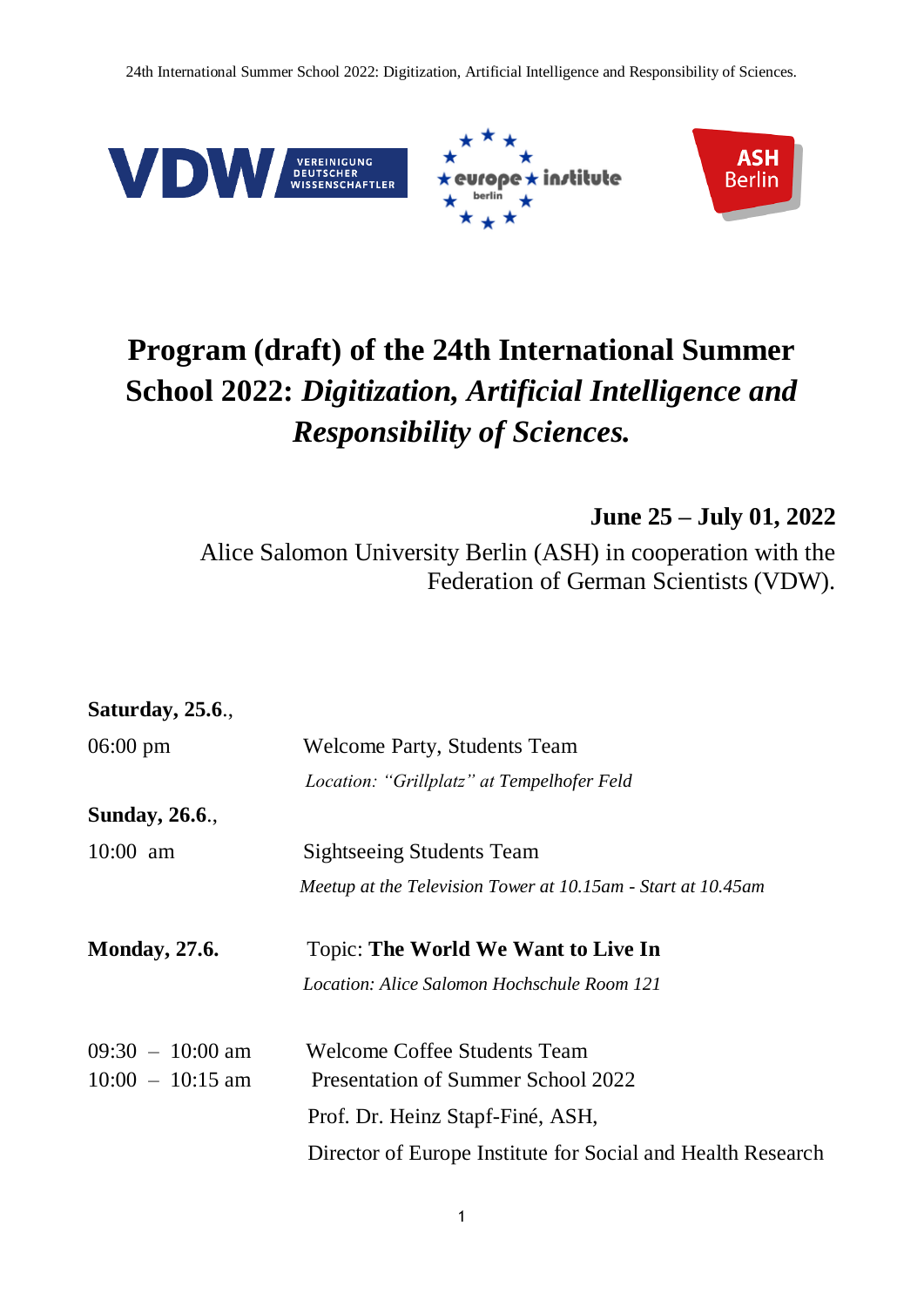| $10:15 - 10:30$ am         | Welcome Speech                                                                                                                                                        |
|----------------------------|-----------------------------------------------------------------------------------------------------------------------------------------------------------------------|
|                            | Prof. Dr. Bettina Völter, Rector of ASH Berlin                                                                                                                        |
| $10:30 - 11:00$ am         | The World We Want to Live In - Responsability of Science;<br>Prof. Dr. Ulrike Beisiegel, Co-President of VDW                                                          |
| $11:00 - 12:00$ am         | Future of Work in the Digitized World; Andreas Botsch,<br>Head of Department International and European Trade<br>Union Policy, German Trade Union Confederation (DGB) |
| $12:00 - 12:30 \text{ pm}$ | Discussion                                                                                                                                                            |
| $12:30 - 02:00$ pm         | Lunch break                                                                                                                                                           |
| $02:00 - 03:00$ pm         | Impact of Digitalization on Social Services;                                                                                                                          |
| $03:00 \text{ pm}$         | Dr. Erika Mezger, Former Deputy Director Eurofound<br>Workshop: Digitalization Challenges in Social and Health<br>Professions (Country Reports)                       |
|                            | (preparation of presentations for the next day)                                                                                                                       |
|                            | Prof. Dr. Heinz Stapf-Finé, ASH; Students Team                                                                                                                        |
| <b>Tuesday, 28.6.</b>      | Topic: Artificial Intelligence and the Future of<br><b>Humankind</b><br>Location: ASH Room 121                                                                        |
| $09:30 - 11:00$ am         | Presentations of projects in different countries<br><b>Students Team</b>                                                                                              |
| $11:00 - 11:15$ am         | Coffee break                                                                                                                                                          |
| $11:15 - 12:30$ am         | Presentations of projects in different countries                                                                                                                      |
|                            | Students team (continuation)                                                                                                                                          |
|                            | workshop by Maria Jastrzebska and Anne Uphoff:                                                                                                                        |
|                            | "The world we want to live in - The perspective of social<br>work facing digitalization"                                                                              |
|                            | [] this list will be updated once additional workshops/                                                                                                               |
|                            | presentations are finalized                                                                                                                                           |
| $12:30 - 02:00$ pm         | Lunch break                                                                                                                                                           |
| $02:00 - 03:00$ pm         | <b>Technical Chances and Limitations of Artificial</b>                                                                                                                |
|                            | Intelligence, Prof. Dr. Klaus Peter Kratzer, Technische<br>Hochschule Ulm                                                                                             |
| $03:00 - 03:30$ pm         | Discussion                                                                                                                                                            |
| $03:30 - 04:00$ pm         | Coffee break                                                                                                                                                          |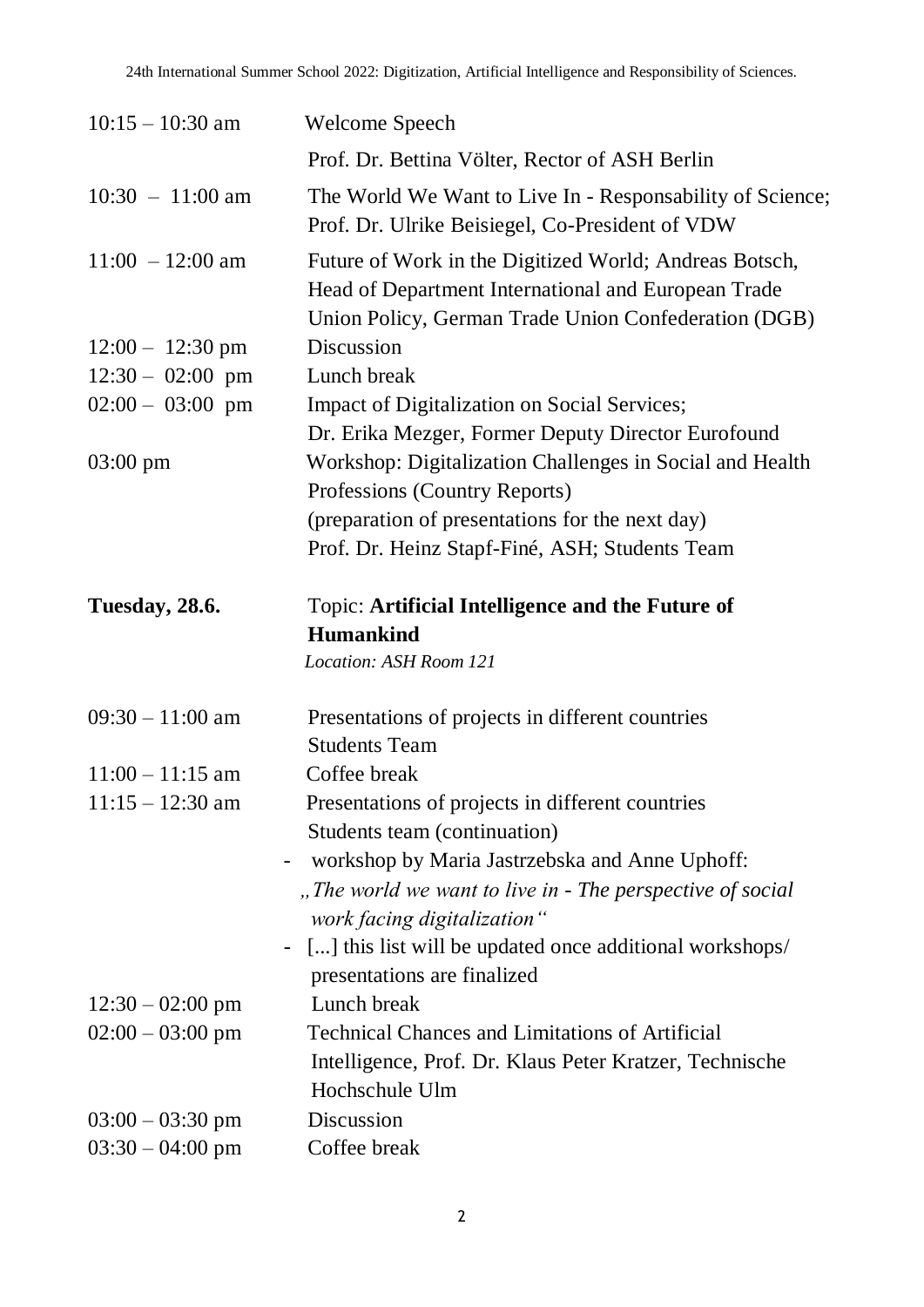| $04:00 - 05:00 \text{ pm}$ | I Am Only Human After All - Frank Schmiedchen, Leader<br>of the Study Group on Digitization of the Federation of<br><b>German Scientists</b>               |
|----------------------------|------------------------------------------------------------------------------------------------------------------------------------------------------------|
| $05:00 - 05:30$ pm         | Discussion                                                                                                                                                 |
| Wednesday, 29.6.           | <b>Topic: The Future of Labour and Social Systems</b>                                                                                                      |
|                            | Location: ASH Room 121                                                                                                                                     |
| $09:30 - 12:00$ am         | Digitalization is the New Social Question                                                                                                                  |
|                            | Dr. Christian Kellermann, German Research Center for<br>Artificial Intelligence and former Director of the Institute<br>for the History and Future of Work |
|                            | Prof. Dr. Hansjörg Herr (Berlin School of Economics):<br>The crisis of neoliberal globalisation.                                                           |
| $10:45 - 11:00$ am         | Coffee break                                                                                                                                               |
| $12:00 - 01:00$ pm         | Lunch break                                                                                                                                                |
| $01:00 - 05:00$ pm         | Field visits                                                                                                                                               |
|                            | to be organized by student's team                                                                                                                          |
|                            | Location: Alice Salomon Hochschule Entrance                                                                                                                |
| Thursday, 30.6.            | <b>Topic: Main Challenges</b>                                                                                                                              |
|                            | Location: ASH Room 121                                                                                                                                     |
| $09.30 - 10.30$ am         | An Old or New Hegemony? The International Perspective<br>of Digitalization, Dr. Rainer Engels, GIZ                                                         |
| $10:30 - 11:00$ am         | Coffee break                                                                                                                                               |
| $11:00 - 12:00$ am         | A New Digital Arms Race? Cybersecurity as an Issue, Prof.<br>Dr. Götz Neuneck, Institut für Friedensforschung und<br>Sicherheitspolitik, Hamburg           |
| $12:00 - 01:00$ pm         | Lunch break                                                                                                                                                |
| $03:00 - 06:00$ pm         | Public Discussion organized by "Young VDW" on<br>Responsibility of Science in the Field of Digitalization and<br>Artificial Intelligence                   |